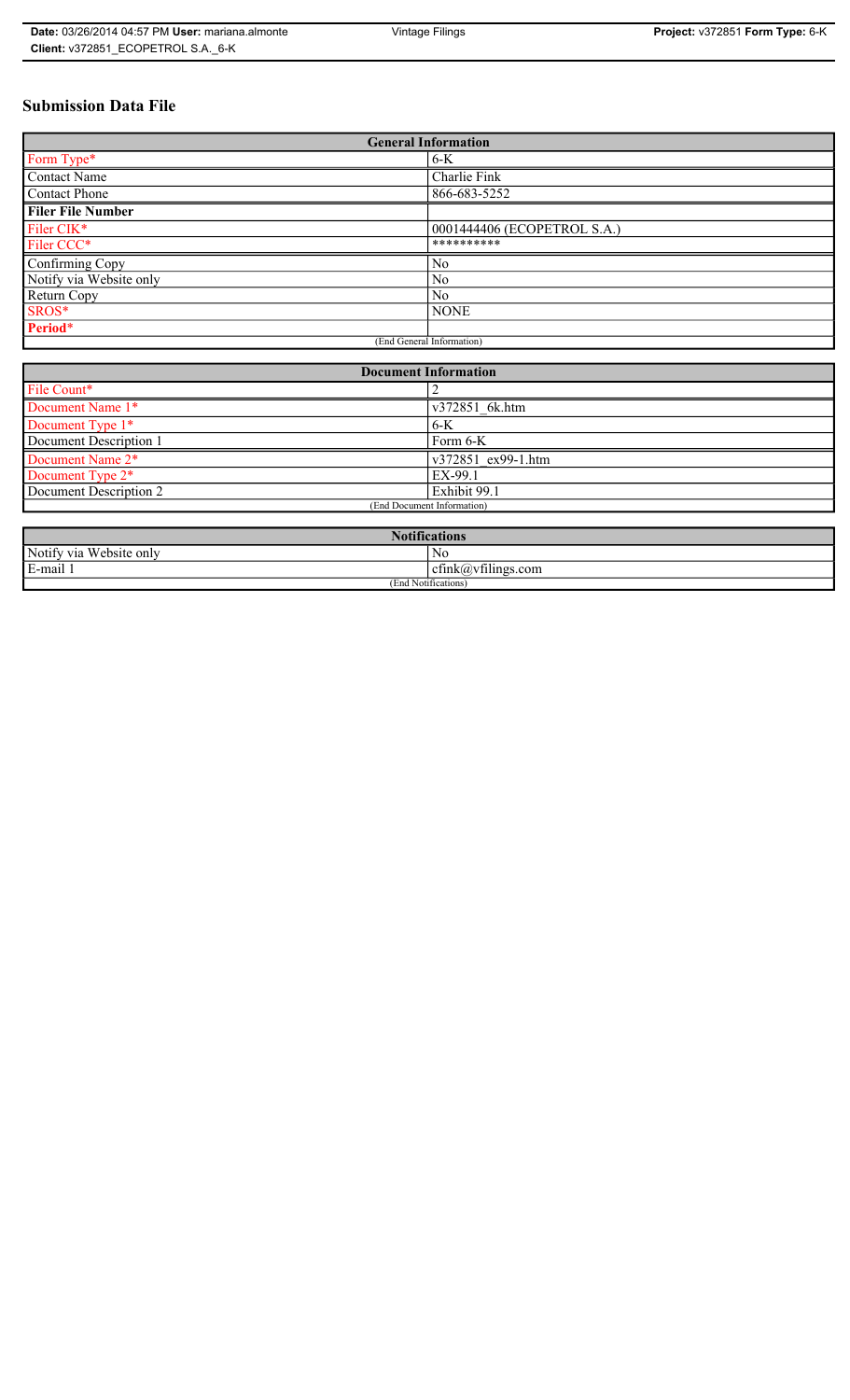### **SECURITIES AND EXCHANGE COMMISSION Washington, D.C. 20549**

### **FORM 6-K REPORT OF FOREIGN PRIVATE ISSUER PURSUANT TO RULE 13a-16 OR 15d-16 OF THE SECURITIES EXCHANGE ACT OF 1934**

March, 2014

Commission File Number: 333-153452

**ECOPETROL S.A.**

*(Exact name of registrant as specified in its Charter)*

Carrera 7 No. 37 – 69 BOGOTA – COLOMBIA *(Address of registrant's principal executive offices)*

Indicate by check mark whether the registrant files or will file annual reports under cover Form 20-F or Form 40-F.

Form 20-F  $\boxtimes$  Form 40-F  $\Box$ 

Indicate by check mark if the registrant is submitting the Form 6-K in paper as permitted by Regulation S-T Rule 101(b)(1):

 $Yes$   $\Box$  No  $X$ 

Indicate by check mark if the registrant is submitting the Form 6-K in paper as permitted by Regulation S-T Rule 101(b)(7):

 $Yes$   $\Box$  No  $X$ 

Indicate by check mark whether by furnishing the information contained in this Form, the registrant is also thereby furnishing the information to the Commission pursuant to Rule 12g3-2(b) under the Securities Exchange Act of 1934.

 $Yes$   $\Box$  No  $X$ 

If "Yes" is marked, indicate below the file number assigned to the registrant in connection with Rule 12g3-2(b): 82- N/A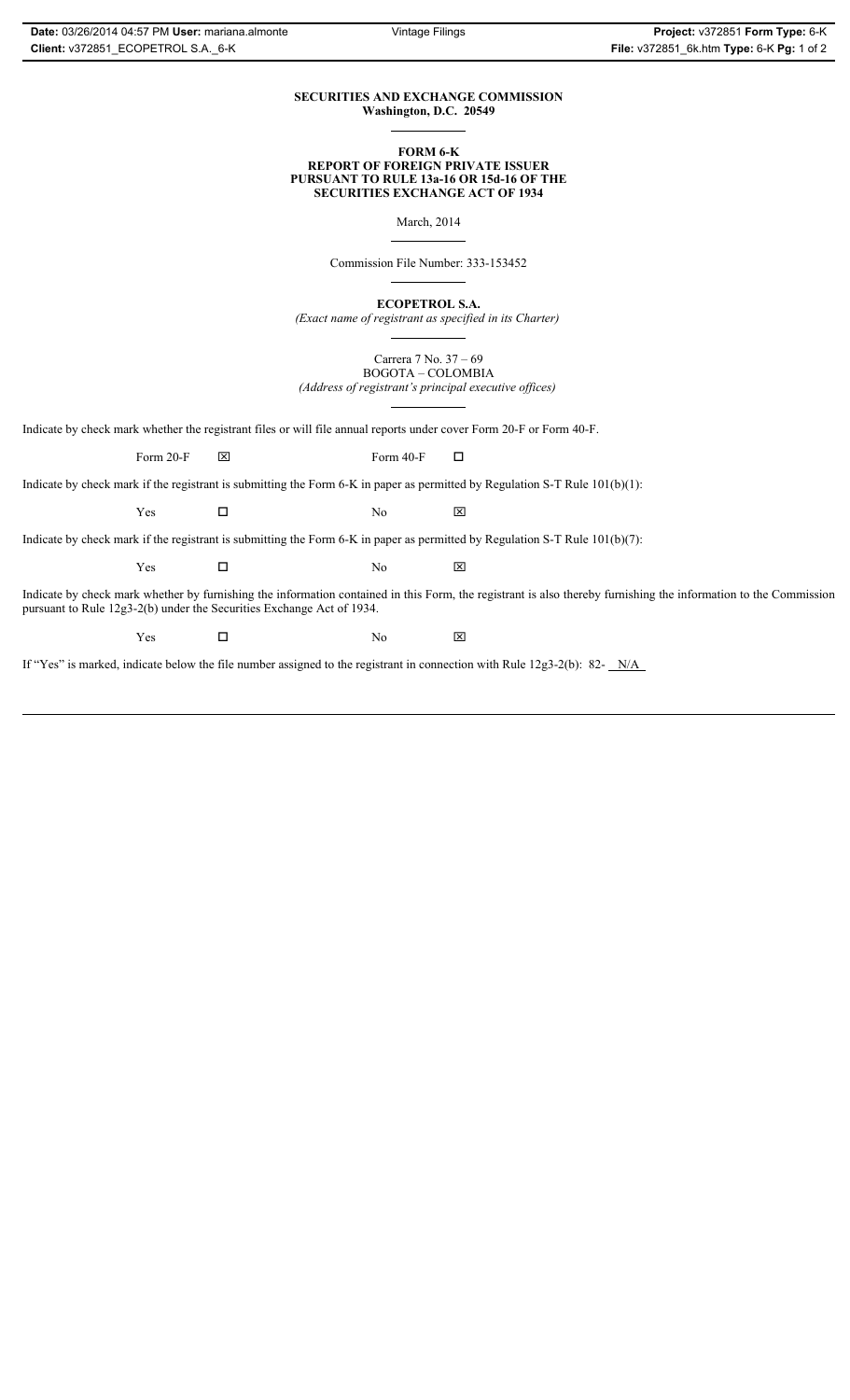# **SIGNATURE**

Pursuant to the requirements of the Securities Exchange Act of 1934, the Registrant has duly caused this report to be signed on its behalf by the undersigned, thereto duly authorized.

Date: March 26, 2014

Ecopetrol S.A.

By: /s/ Magda Manosalva Name: Magda Manosalva Title: Chief Financial Officer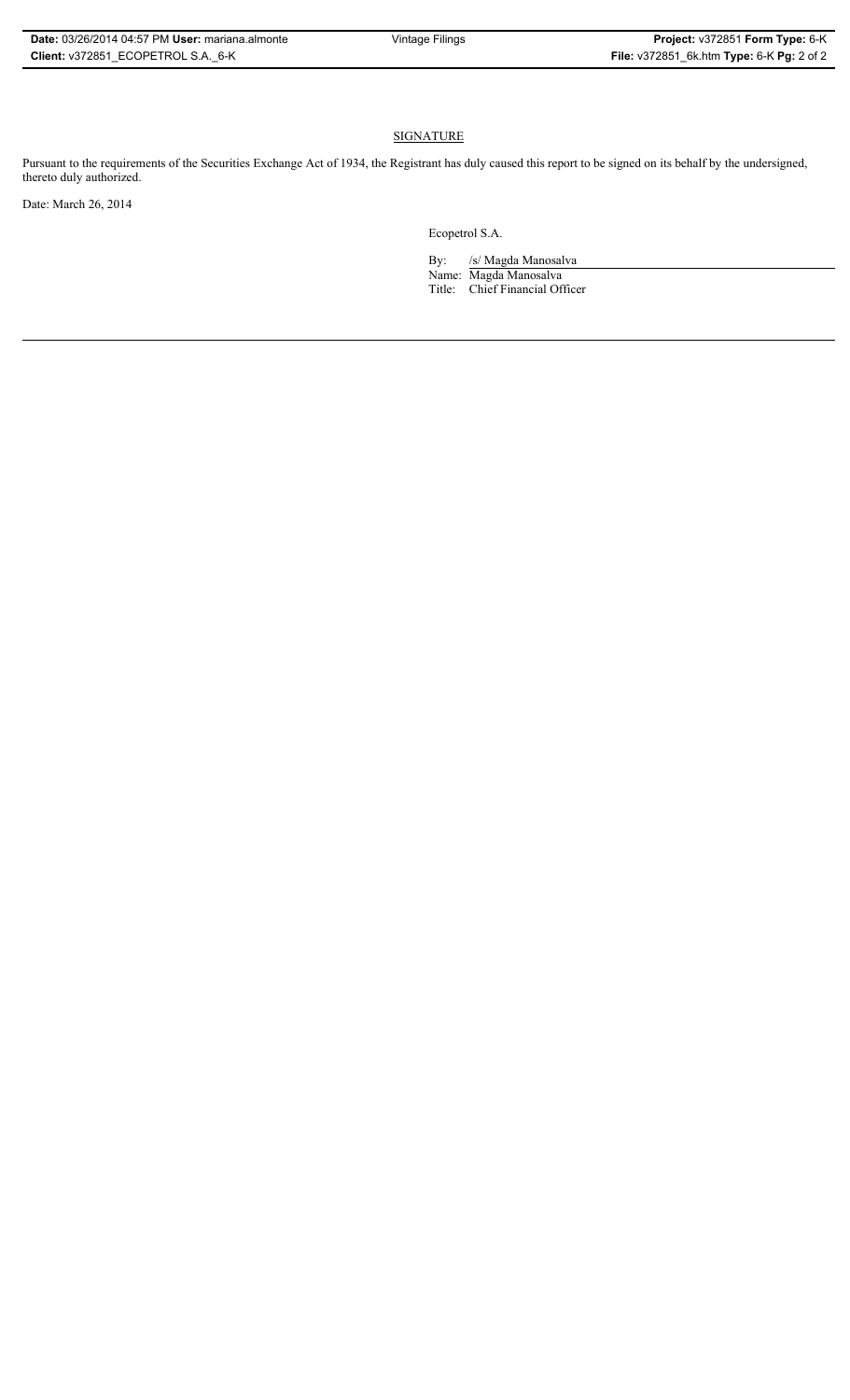| Date: 03/26/2014 04:57 PM User: mariana.almonte | Vintage Filings | <b>Project: v372851 Form Type: 6-K</b>                                         |
|-------------------------------------------------|-----------------|--------------------------------------------------------------------------------|
| Client: v372851 ECOPETROL S.A. 6-K              |                 | <b>File:</b> $\sqrt{372851}$ ex99-1.htm <b>Type:</b> EX-99.1 <b>Pg:</b> 1 of 2 |

### **General Shareholders' Meeting announces its decision on the composition of the Board of Directors**

Ecopetrol S.A. (BVC: ECOPETROL; NYSE: EC; TSX: ECP) announces that the General Shareholders' Meeting held today decided the composition of the Board of Directors:

Representatives from the Government of Colombia:

- Minister of Finance and Public Credit (currently Mr. Mauricio Cardenas)
- x Minister of Mines and Energy (currently Mr. Amilkar Acosta)
- Director of the National Planning Department (currently Ms. Tatyana Orozco)

Independent representatives:

- Gonzalo Restrepo López
- Joaquín Moreno Uribe
- Jorge Gabino Pinzón Sánchez
- Luis Fernando Ramírez Acuña
- Horacio Ferreira Rueda (representative from the hydrocarbons producing provinces)
- Roberto Steiner Sampedro (representative from the minority shareholders)

**Bogota D.C., March 26, 2014**

#### **Bogota D.C., March 26, 2014**

------------------------------------------

*Ecopetrol is Colombia's largest integrated oil & gas company, where it accounts for 60% of total production. It is one of the top 50 oil companies in the world and the fourth largest oil company in Latin America. The Company is also involved in exploration and production activities in Brazil, Peru and the United States Gulf Coast, and owns the main refineries in Colombia, most of the network of oil and multiple purpose pipelines in the country, petrochemical plants, and is entering into the biofuels business.* 

*This release contains forward-looking statements relating to the prospects of the business, estimates for operating and financial results, and those related to growth prospects of Ecopetrol. These are merely projections and, as such, are based exclusively on the expectations of management concerning the future of the business and its continued access to capital to fund the Company's business plan. Such forward-looking statements depend, substantially, on changes in market conditions, government regulations, competitive pressures, the performance of the Colombian economy and the industry, among other factors; therefore, they are subject to change without prior notice.*